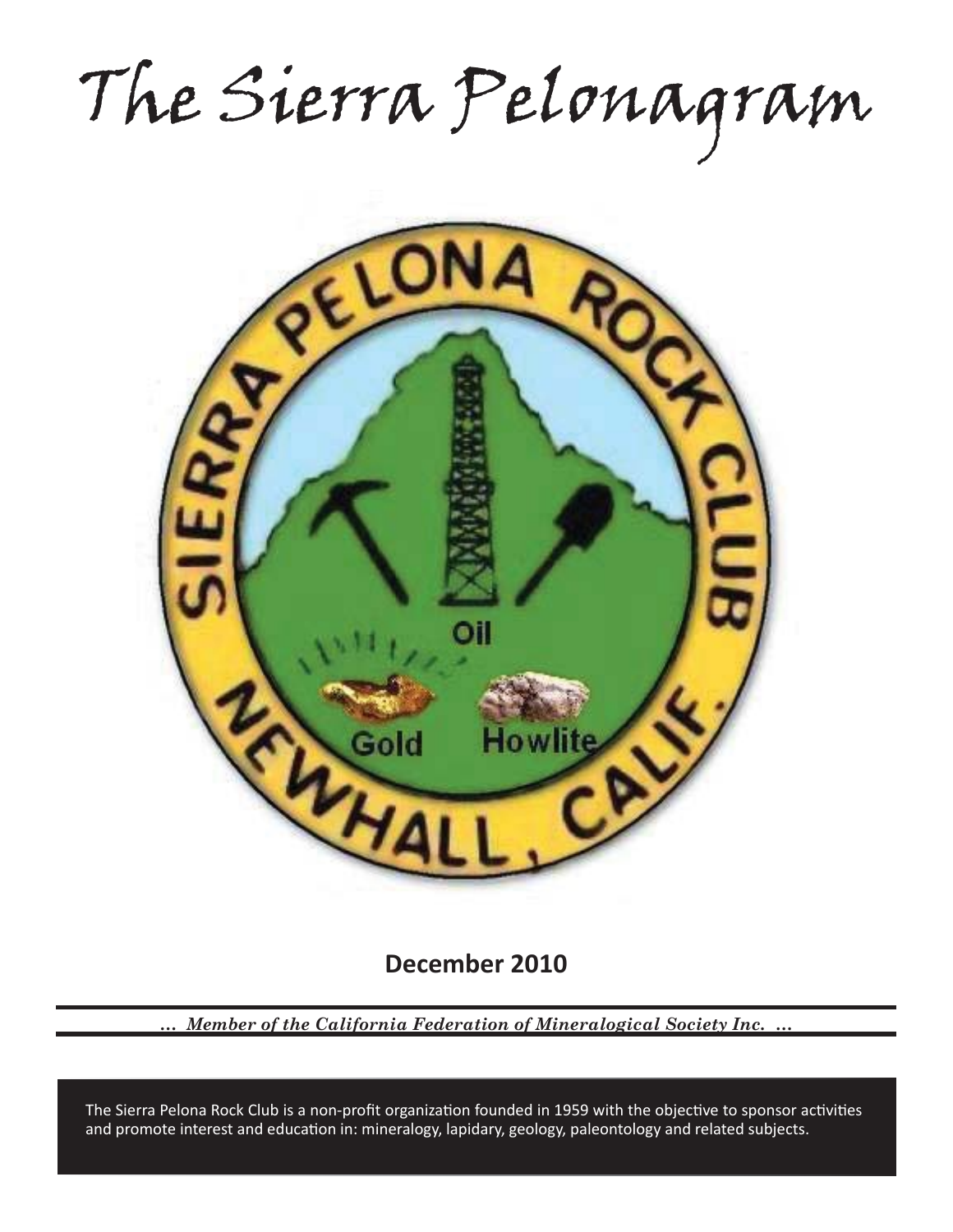

**Message from your president:**

This is the last Pelonagram of the year. It also marks a year since I agreed to become president of the SPRC and hey—it wasn't so bad! We have visited both our claims, had some great field trips, some fun programs at the general meetings and made many new friends. Lombardi Ranch at Halloween was a good fund raiser for the club. The summer picnic was a great success with lots of good food and even more laughter. That is what this club is all about: friends, education, fun—what could be better!

We hope to see you all at the clubhouse on Saturday the 18<sup>th</sup> for the Holiday Dinner, which is pot luck. Bring something for the auction. Or bring your checkbook FOR the auction. Or both. We are easy that way!

And don't forget—membership dues are due in January and Saturday would be a great day to get that little chore out of the way. See what you get for your \$20?

Bill Webber, president SPRC

> We would like to welcome new member Diane Mahle. Welcome!

**Birthdays:** Happy Birthday all y'all!

> Al Brown Peter Bellas Nancy Hilliard Jon Meredith



## **Officers:**

President – Bill Webber Vice-President – Ron Strathmann Secretary: Minutes-Nancy Hilliard Treasurer – Greg Mazourek Federation Director (CFMS/AFMS) – Shep Koss

## **Chairpersons:**

Pelonagram Editor – Heidi Webber Claim - Mike Serino Donation Rock Table - Al Brown Field Trips – Bonnell Forstner Historian - Frank Humelbaugh Hospitality – Evelyn Velie Membership – Ron & Akiko Strathmann Programs – Mike Serino Publicity – Diane Southwell Storage - Mike Moreno Sunshine - Evelyn Velie Web site – Bud Sabatino

The Sierra Pelona Rock Club, is a member of the California and American Federation of Mineralogical Societies, Inc. (CFMS/AFMS). The general club meetings (Open to the public) are at 7:30 PM, on the 3rd Tuesday of each month at:

# **The Clubhouse of the Greenbrier Mobile Estates EAST 21301 Soledad Canyon Rd Canyon Country, CA 91351**

Contact the Club or the Sierra Pelonagram Editor at:

**Sierra Pelona Rock Club P.O. Box 221256 Newhall, Ca. 91322** Or E-mail: hwebber@pacbell.net *Visit the SPRC website http://www.sierrapelona. com/*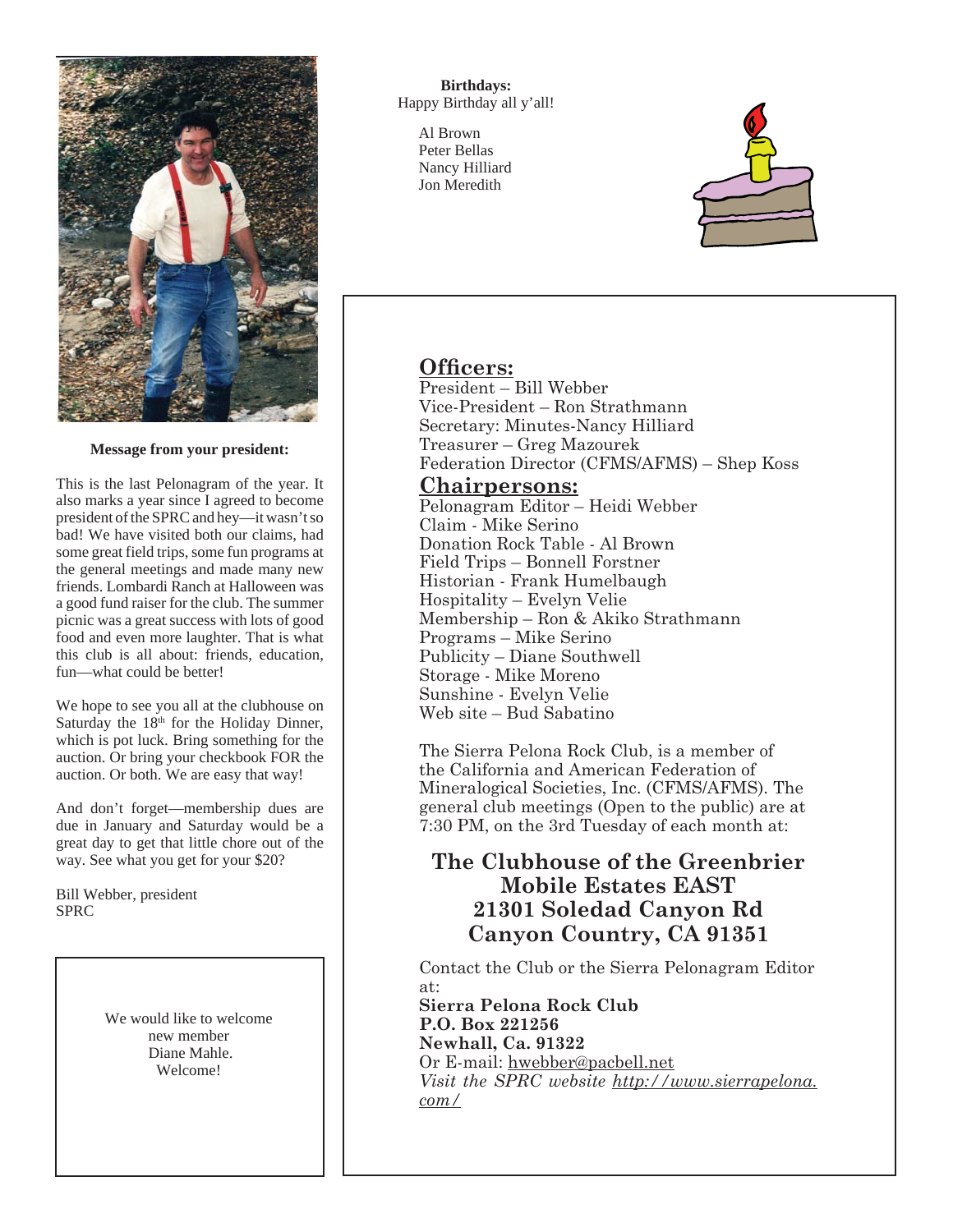#### **SPRC Business Meeting December 7, 2010 Greenhouse Café, Saugus, CA**

The meeting was called to order at 6:45pm. In attendance were Bill and Heidi Webber, Greg Mazourek, Ron and George Lawrence, Mike Merino, Shep Koss, Evelyn Velie, Ron and Akiko Strathmann and Mike Serrano.

January's program will be demonstrating to club members how to use the Genesis tumblers and saw.

Heidi said that the flat lap has gotten only one bite on Craig's List and it was a scammer. She had dropped the price to \$975. The possibility of some sort of future raffle was discussed as well as other options. No decision was made.

**CFMS Shows**

Mike Serrano will finish the paperwork for the claim.

Ron discussed upcoming field trips.

Diane Mahle was voted in as a new member.

Dues are due in January and delinquent after January 31.

The treasurer's report was passed around and all is well.

The meeting was adjourned at 7:30.

#### **January 15-16 - EXETER, CA**

Tule Gem & Mineral Society Exeter Memorial Bldg. 324 N Kaweah (Hwy 65), Exeter Hours: Sat. 10 - 5; Sun. 10 - 4 Marshall Havner (559) 562-4133 Charles Reed (559) 784-6394 Website: www.tulegem.org **January 28-30 - REDLANDS, CA** Mineralogical Society of Southern California Micromounters Symposium San Bernardino County Museum 2024 Orange Tree Hours: Fri. 5 - 10; Sat. 9 -10 Sun. Field trip time to be set Dr. Robert Housley (714) 697-4435 Email: rhousley@its.caltech.edu Website: mineralsocal.org (click on micromounters) **February 18-27 - INDIO, CA** San Gorgonio Mineral & Gem Society Riverside County Fair & National Date Festival Gem amp;& Mineral Building Bldg #1 46-350 Arabia Street Hours: 10 -10 daily Bert Grisham: (915) 849-1674 Email: bert67@verizon.net **February 25-27 - NEWARK, CA** Mineral and Gem Society of Castro Valley Newark Pavilion 6430 Thornton Avenue Hours: Fri. and Sat. 10 - 6; Sun. 10 - 5 Lary Ham, show chair - (510) 887-9007 Email: showchair@mgscv.org Website: www.mgscv.org

**February 25-26 - NORTHRIDGE, CA** Del-Air Rockhounds Northridge United Methodist Church 9650 Reseda Blvd. Hours: Fri. 3 - 9; Sat. 10 -5 Chris S. Ward Email: chris\_ward678@yahoo.com Website: delairrockhounds.blogspot.com **March 5-6 - ARCADIA, CA** Monrovia Rockhounds, Inc. Los Angles Co. Arboretum & Botanic Gardens 301 Baldwin Ave. Hours: 9 - 4:30 daily Jo Anna Ritchey (626) 359-1624 Email: vgms\_editor@roadrunner.com Website: www.moroks.com **March 5-6 - VENTURA, CA** Ventura Gem & Mineral Society Seaside Park, Ventura Co. Fairgrounds 10 W. harbor Blvd. Hours: Sat. 10-5; Sun. 10-4 Andy Anderson (805) 987-0043 / lilliananderson@juno.com Email: vgms\_editor@roadrunner.com Website: www.vgms.org **March 11-13 - VICTORVILLE, CA** Victorville Valley Gem & Mineral Society Tailgate at Verde Antique Quarry (Stoddard Well) Bell Mountain/Stoddard Well exit from I-15 Hours: 8-5 daily Brett Ward (760) 954-4323 Email: Bretts88@verizon.net Website: www.vvgmc.org

## **March 12-13 - TURLOCK, CA** Mother Lode Mineral Society Turlock Fairgrounds 900 N. Broadway Hours: Sat. 10-6; Sun. 10-5 Bud & Terry McMillin (209) 524-3494 Email: Bud.mcmillin.b7y@statefarm.com Website: www.turlockgemshow.com **March 12-13 - SAN MARINO, CA** Pasadena Lapidary Society San Marino Masonic Center 3130 Huntington Drive Hours: Sat. 10-6; Sun. 10-4 Joe & Marcia Goetz (626) 260-7239 Email: joenmar1@verizon.net **March 12-13 - SALINAS (Spreckels), CA** Salinas Valley Rock & Gem Club Veteran's Hall, Spreckels, CA 5th & Llano Streets Hours: 10-5 daily Karen Jones (831) 678-0337 / KenKaren0337@att.net **March 19-20 - BAKERSFIELD, CA** San Joaquin Valley Lapidary Society Kern County Shrine Club 700 south P. Street (P & Bell Terrace) Hours: 9-5 daily Lewis Helfrich - Home (661) 323-2663 Cell: (661) 378-4450 Email: lewsrocks@bak.it.comt